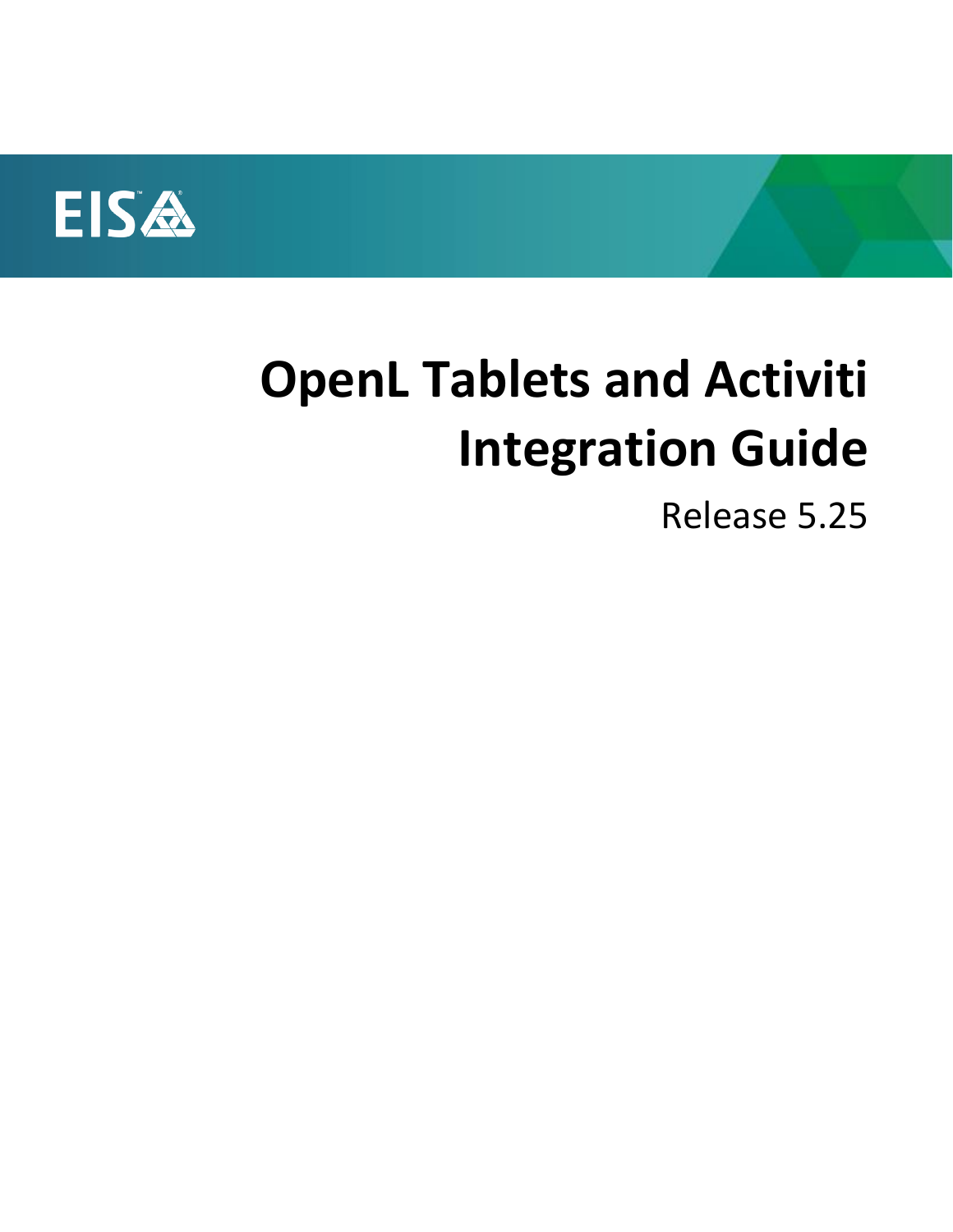### **Document number:** TP\_OpenL\_Activiti\_IG\_2.3\_LSh

Revised: 03-07-2022



*OpenL Tablets Documentation is licensed under a [Creative Commons Attribution 3.0 United States License](http://creativecommons.org/licenses/by/3.0/us/).*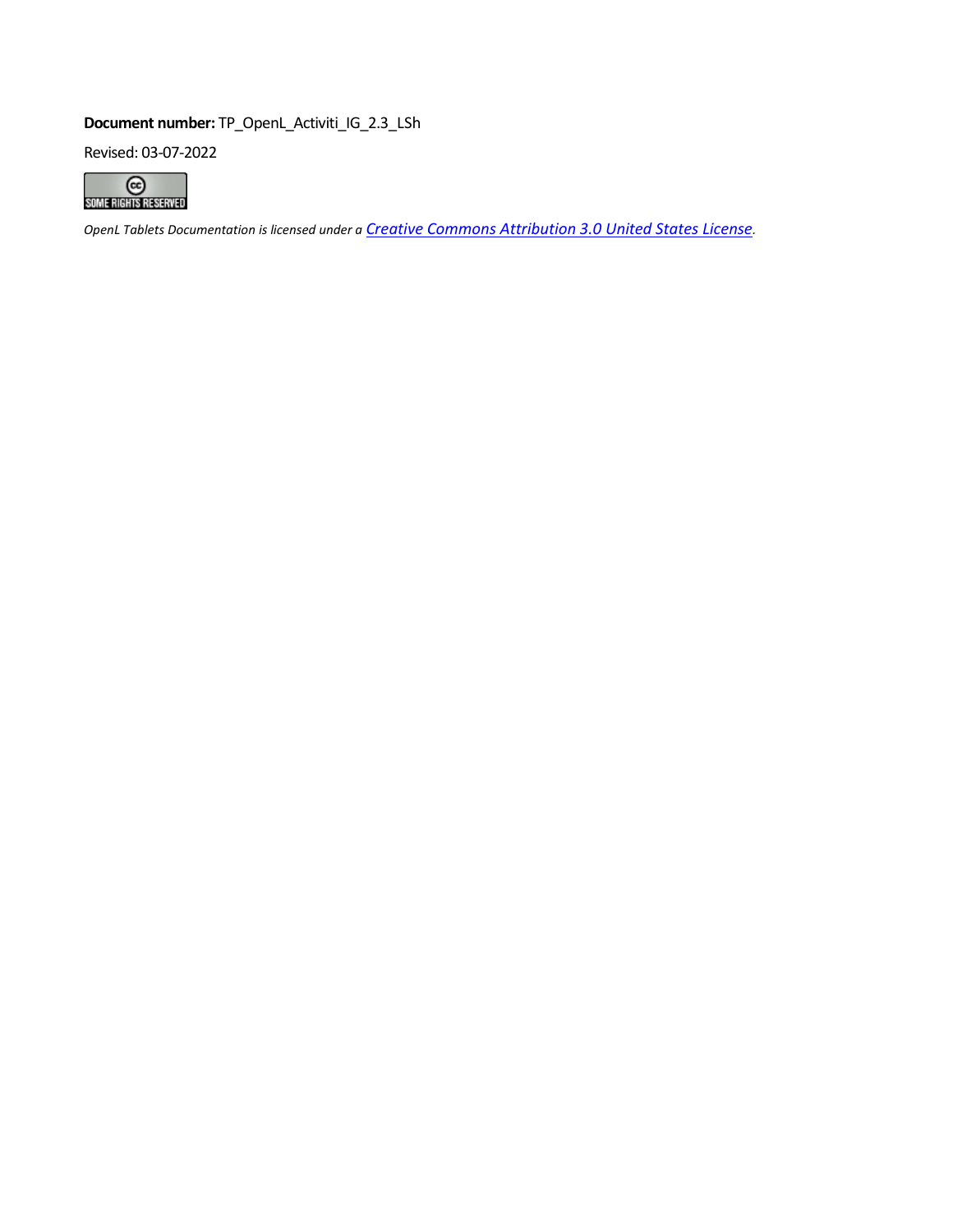### **Table of Contents**

| $\mathbf{2}$   |  |
|----------------|--|
| $\mathbf{3}$   |  |
| $\overline{4}$ |  |
| 5.             |  |
|                |  |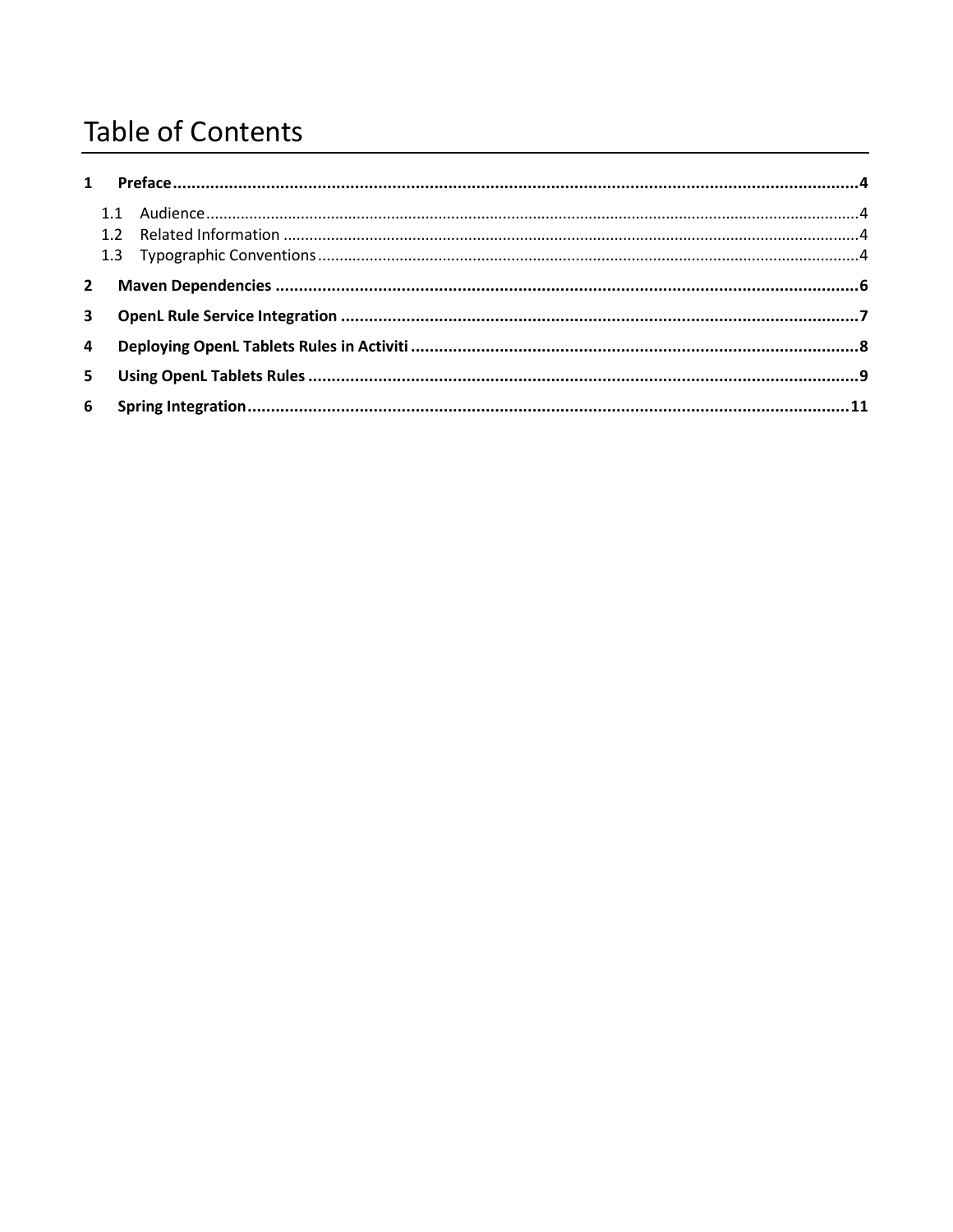<span id="page-3-0"></span>This preface is an introduction to the *OpenL Tablets and Activiti Integration Guide*. This guide contains information about OpenL Tablets integration with Activiti. Starting with OpenL Tablets 5.17.0, some modules were added for Activiti integration proposes.

The following topics are included in this preface:

- **[Audience](#page-3-1)**
- [Related Information](#page-3-2)
- <span id="page-3-1"></span>**[Typographic Conventions](#page-3-3)**

### 1.1 Audience

This guide is mainly targeted at software developers who set up usage of the OpenL Tablets rules in Activiti process definitions.

### <span id="page-3-2"></span>1.2 Related Information

The following table lists sources of information related to contents of this guide:

| <b>Related information</b> |                                            |  |
|----------------------------|--------------------------------------------|--|
| <b>Title</b>               | <b>Description</b>                         |  |
| http://activiti.org/       | Activiti official website.                 |  |
| http://openl-tablets.org/  | OpenL Tablets open source project website. |  |

### <span id="page-3-3"></span>1.3 Typographic Conventions

The following styles and conventions are used in this guide:

| <b>Typographic styles and conventions</b>                                                                      |                                                                                                                                                                                                                                                                                                                                              |  |
|----------------------------------------------------------------------------------------------------------------|----------------------------------------------------------------------------------------------------------------------------------------------------------------------------------------------------------------------------------------------------------------------------------------------------------------------------------------------|--|
| Convention                                                                                                     | <b>Description</b>                                                                                                                                                                                                                                                                                                                           |  |
| <b>Bold</b>                                                                                                    | Represents user interface items such as check boxes, command buttons, dialog boxes,<br>٠<br>drop-down list values, field names, menu commands, menus, option buttons, perspectives,<br>tabs, tooltip labels, tree elements, views, and windows.<br>Represents keys, such as F9 or CTRL+A.<br>Represents a term the first time it is defined. |  |
| Courier                                                                                                        | Represents file and directory names, code, system messages, and command-line commands.                                                                                                                                                                                                                                                       |  |
| Courier Bold                                                                                                   | Represents emphasized text in code.                                                                                                                                                                                                                                                                                                          |  |
| Represents a command to perform, such as opening the File menu and selecting Save As.<br>Select File > Save As |                                                                                                                                                                                                                                                                                                                                              |  |
| <b>Italic</b>                                                                                                  | Represents any information to be entered in a field.<br>Represents documentation titles.                                                                                                                                                                                                                                                     |  |
| $\langle$ >                                                                                                    | Represents placeholder values to be substituted with user specific values.                                                                                                                                                                                                                                                                   |  |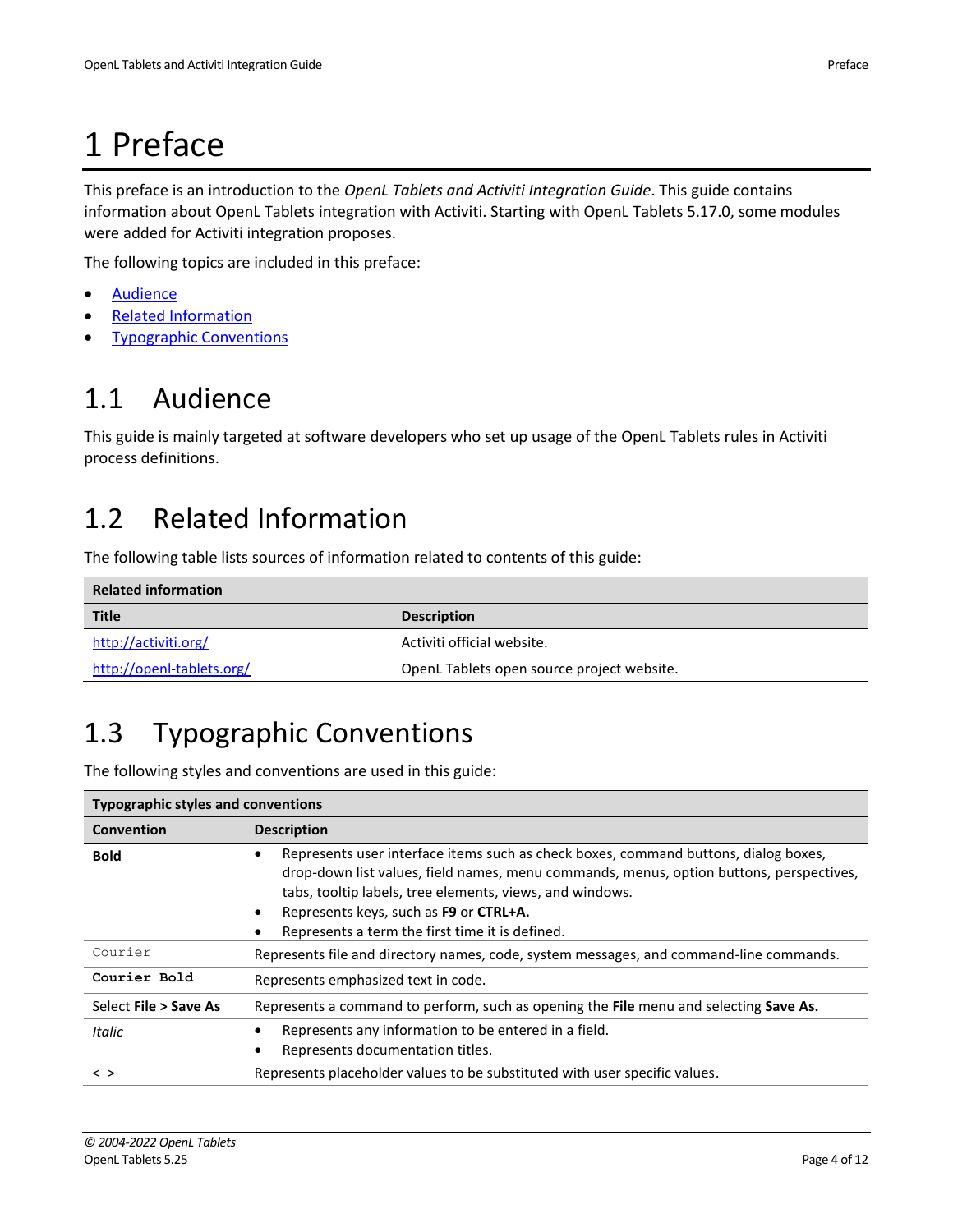| <b>Typographic styles and conventions</b> |                                                                                                    |  |
|-------------------------------------------|----------------------------------------------------------------------------------------------------|--|
| <b>Convention</b><br><b>Description</b>   |                                                                                                    |  |
| <b>Hyperlink</b>                          | Represents a hyperlink. Clicking a hyperlink displays the information topic or external<br>source. |  |
| [name of guide]                           | Reference to another guide that contains additional information on a specific feature.             |  |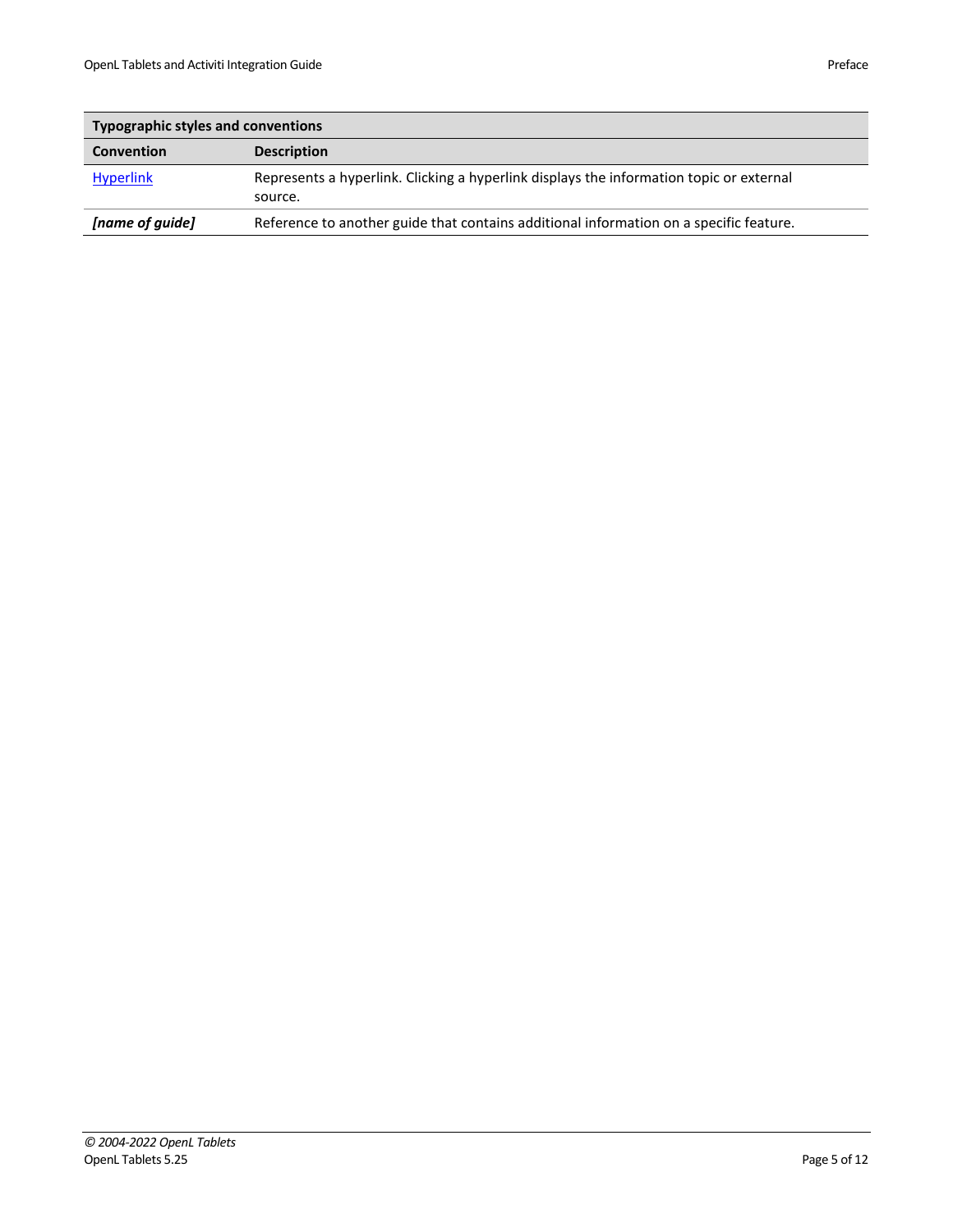### <span id="page-5-0"></span>2 Maven Dependencies

The following table describes modules included into OpenL Tablets for Activiti integration:

| Modules added for OpenL Tablets and Activiti integration |                                                                                        |  |
|----------------------------------------------------------|----------------------------------------------------------------------------------------|--|
| <b>Module</b>                                            | <b>Description</b>                                                                     |  |
| org.openl.rules:org.openl.rules.ac<br>tiviti             | Contains integration features that do not use the OpenL Rule Service<br>functionality. |  |
| org.openl.rules:org.openl.rules.ru<br>leservice.activiti | Contains integration features that use OpenL Rule Service functionality.               |  |

### **Example:**

```
<dependency>
             <groupId>org.openl.rules</groupId>
             <artifactId>org.openl.rules.activiti</artifactId>
             <version>X.X.X</version>
</dependency>
<dependency>
             <groupId>org.openl.rules</groupId>
             <artifactId>org.openl.rules.ruleservice.activiti</artifactId>
             <version>X.X.X</version>
</dependency>
```
**Note:** Advised approach is to use OpenL Rule Service functionality. Only one of the dependencies above needs to be added to a project depending on a chosen approach.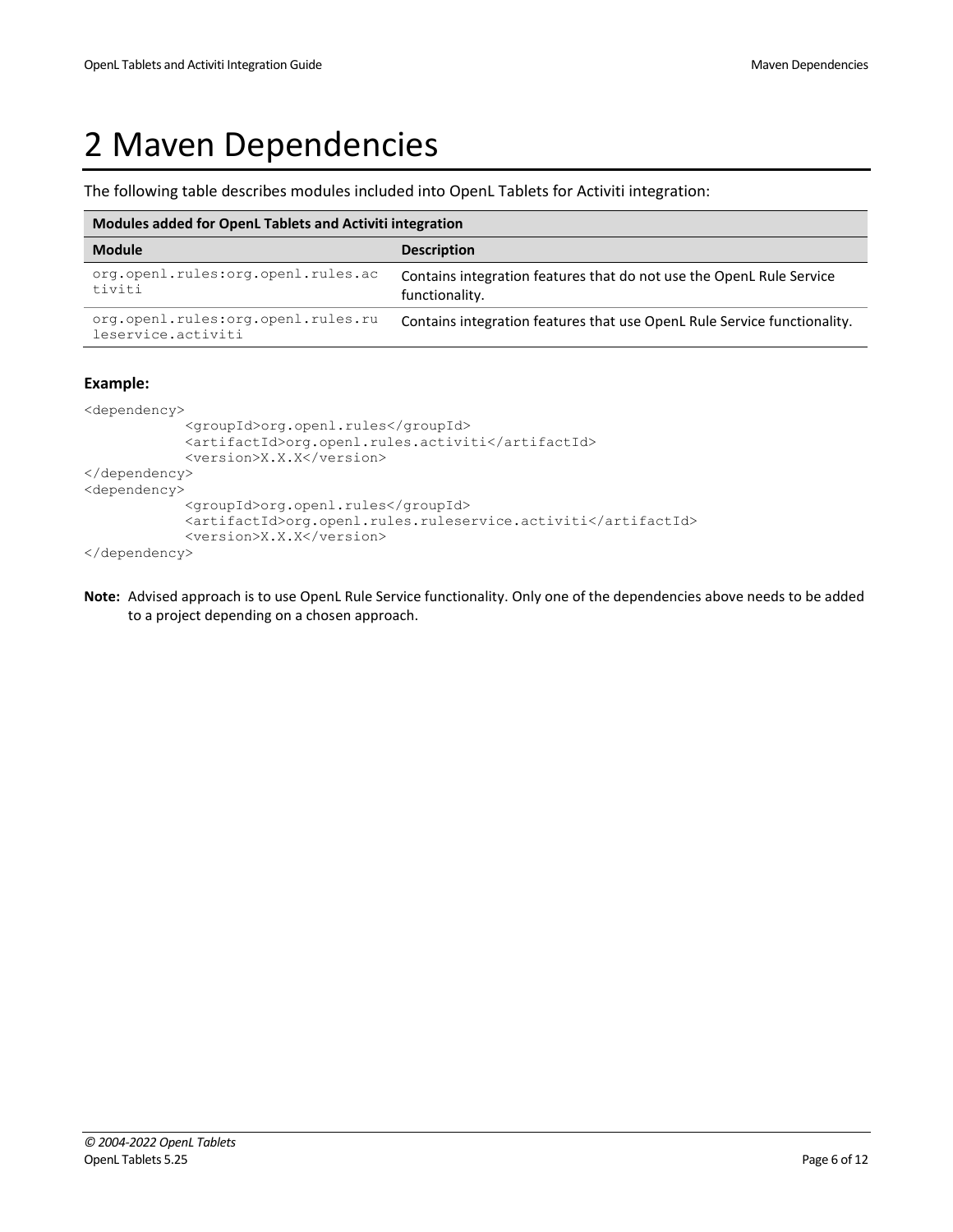# <span id="page-6-0"></span>3 OpenL Rule Service Integration

This section describes how to use OpenL Tablets Rule Service integration via Spring Integration feature in Activiti and it uses full OpenL Tablets Rule Service functionality. That is, this type of integration does not use resources added into Activiti deployment as a rule project; instead, it uses OpenL Tablets repository as the OpenL Tablets rule projects storage.

To support this functionality in Activiti process definitions, add the openl-ruleservice-activiti-beans.xml bean configuration into application Spring context definition.

An example is as follows:

**execute method arguments**

```
<beans xmlns="http://www.springframework.org/schema/beans"
        xmlns:xsi="http://www.w3.org/2001/XMLSchema-instance" 
xmlns:context="http://www.springframework.org/schema/context"
        xsi:schemaLocation="http://www.springframework.org/schema/beans 
http://www.springframework.org/schema/beans/spring-beans.xsd
                     http://www.springframework.org/schema/context 
http://www.springframework.org/schema/context/spring-context.xsd">
        <bean id="processEngineConfiguration"
               class="org.activiti.engine.impl.cfg.StandaloneInMemProcessEngineConfiguration">
        </bean>
        <bean id="processEngine" class="org.activiti.spring.ProcessEngineFactoryBean">
               <property name="processEngineConfiguration" ref="processEngineConfiguration" />
        </bean>
        <import resource="classpath:openl-ruleservice-activiti-beans.xml" />
```
</beans>

This configuration contains a bean named openLEngine that can be used in process definitions as a part of Spring Integration feature in Activiti. The bean contains a method with following signature:

public ResultValue execute(String serviceName, String methodName, Object... args) throws Exception;

| execute method arguments    |                                             |  |
|-----------------------------|---------------------------------------------|--|
| <b>Method argument name</b> | <b>Description</b>                          |  |
| serviceName                 | OpenL Tablets service name in a repository. |  |
| methodName                  | Rule method name from a resource.           |  |
| args                        | Rule method arguments.                      |  |
|                             |                                             |  |

This method returns the org.openl.rules.activiti.spring.result.ResultValue class designed to simplify usage of invocation result from UEL in Activiti process definition. For more information on using this class, see [Spring Integration.](#page-10-0)

An example of using the openLRules bean is as follows:

```
<sequenceFlow id='flow3' sourceRef='theStart' targetRef='theTask2'>
        <conditionExpression xsi:type="tFormalExpression">
               <![CDATA[${openLEngine.execute('datasource_Tutorial1', 'DriverPremium1', 
               driverAge, driverMaritalStatus).toDouble() <= 400}]]>
        </conditionExpression>
</sequenceFlow>
```
Or:

```
<serviceTask id="task" activiti:expression="${openLEngine.execute('datasource_Tutorial1', 
'DriverPremium1', driverAge, driverMaritalStatus).asDouble().set(execution, 
'resultVariable')}" />
```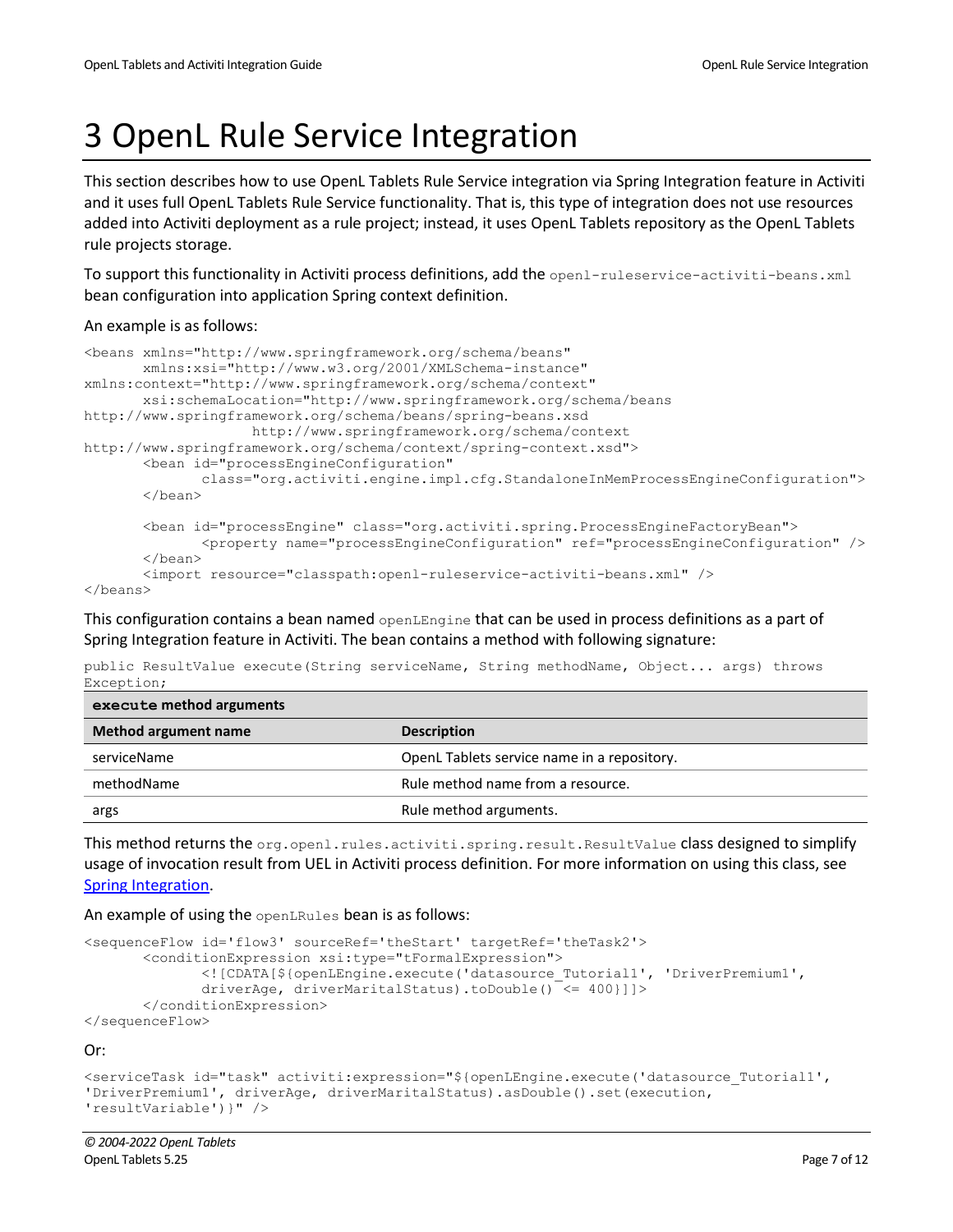# <span id="page-7-0"></span>4 Deploying OpenL Tablets Rules in Activiti

To use OpenL Tablets rules in Activiti process definition without OpenL Tablets Rule Service, add the rules into Activiti deployment as a resource.

An example is as follows:

```
processEngine.getRepositoryService()
             .createDeployment()
             .addClasspathResource("activiti-definition.bpmn20.xml")
             .addClasspathResource("openl-rules.xls")
             .deploy();
```
The XLS, XLSX, and ZIP resource formats are supported for the OpenL Tablets rules. If a ZIP archive is used as the OpenL Tablets rules resource, the content of this archive is used as an OpenL Tablets project. In this case, the rules. xml configuration file is supported if it exists in the root of the archive folder.

**Note:** The current implementation of Activiti integration does not support OpenL project dependencies.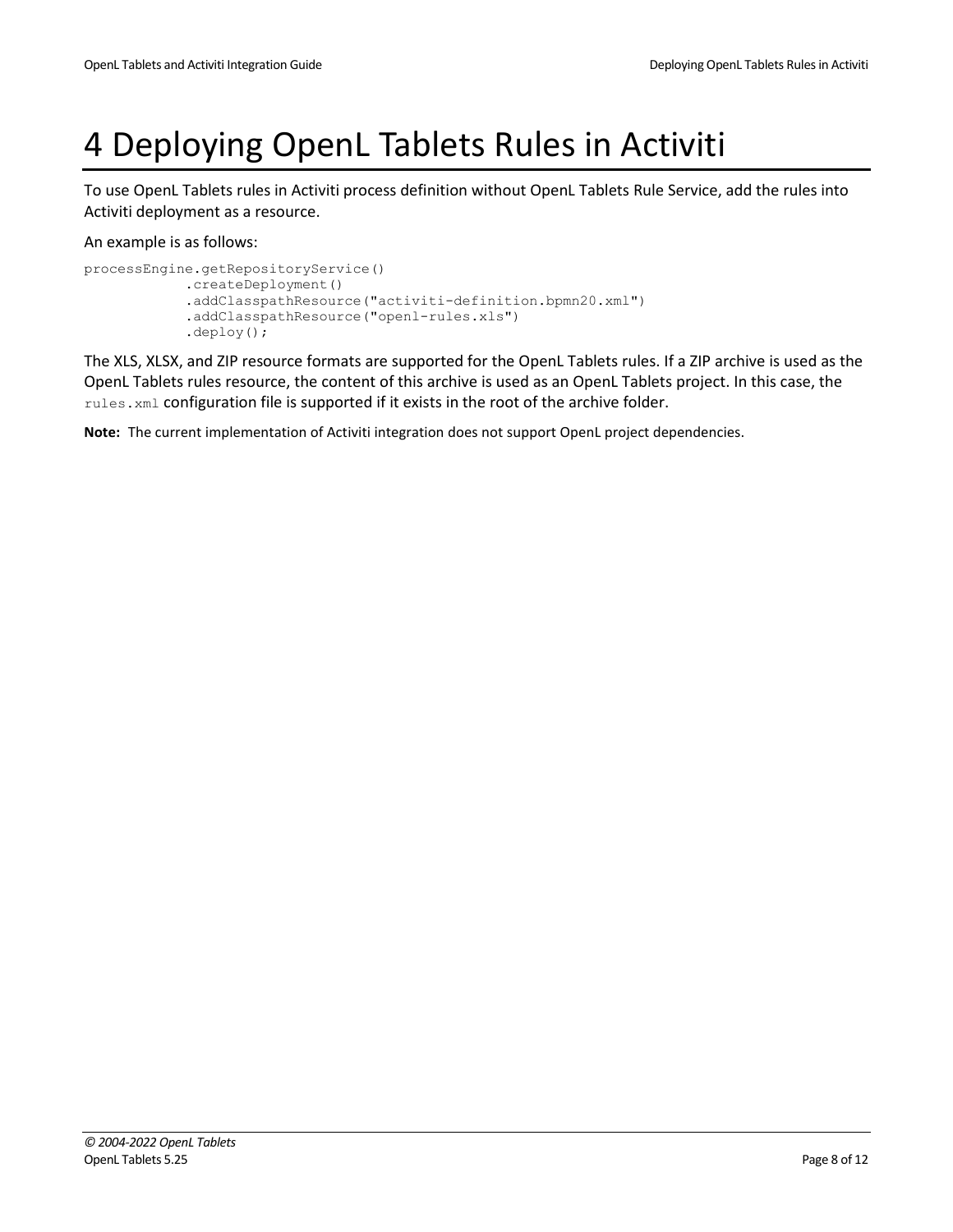# <span id="page-8-0"></span>5 Using OpenL Tablets Rules

The org.openl.rules.activiti.MethodInvokeResourceServiceTask class added into the Activiti integration module implements the JavaDelegate interface from the Activiti framework and can be used as the Activiti service task. This class is designed to invoke the OpenL Tablets rule and stores result as an execution variable in Activiti execution context. To use this implementation, define several extension elements for a service task. For more information on a service task, see Activiti documentation.

| MethodInvokeResourceTask supported elements |     |                                                                                                                                                                                                                              |  |
|---------------------------------------------|-----|------------------------------------------------------------------------------------------------------------------------------------------------------------------------------------------------------------------------------|--|
| <b>Element name</b><br><b>Required</b>      |     | <b>Description</b>                                                                                                                                                                                                           |  |
| resource                                    | Yes | Deployment resource name for OpenL Tablets rules.                                                                                                                                                                            |  |
| method<br>Yes                               |     | Method with its name to be used for rule execution.                                                                                                                                                                          |  |
| resultVariable                              | Yes | Result variable name. The rule execution result is stored in the execution context<br>with this defined name.                                                                                                                |  |
| provideRuntimeContext                       | No. | Support runtime context for OpenL Tablets rules.                                                                                                                                                                             |  |
| module                                      | No  | Module from a project. This parameter can be used in multi-module projects to<br>use the single module compilation approach. For more information on single<br>module compilation approach, see OpenL Tablets documentation. |  |

If the method requires parameters, the system searches for parameters in Activiti execution variables with the same name as a parameter name used in OpenL Tablets rules. The MethodInvokeResourceServiceTask implementation tries to apply OpenL Tablets casts for execution context variables if the variable with required name is found but the variable type differs from the required OpenL rules parameter type. If variable cannot be found in context, the null value is used as a rule parameter.

**Note:** MethodInvokeResourceServiceTask cannot be used if the OpenL Tablets resource contains more than one rule method with the same method name (overloaded rules).

### **Example:**

```
<serviceTask id="openLServiceTask" name="OpenL Service Task"
activiti:class="org.openl.rules.activiti.MethodInvokeResourceServiceTask">
             <extensionElements>
                         <activiti:field name="resource">
                                      <activiti:string>openl-rules.xls</activiti:string>
                          </activiti:field>
                          <activiti:field name="method">
                                      <activiti:string>rule1</activiti:string>
                          </activiti:field>
                          <activiti:field name="resultVariable">
                                      <activiti:string>resultVariable</activiti:string>
                          </activiti:field>
             </extensionElements>
</serviceTask>
```
#### If OpenL Tablets rules need to be used with the runtime context support feature,

MethodInvokeResourceServiceTask supports using Activiti variables as runtime context properties.

To invoke the overloaded rules method or add additional logic to a service task, create service task implementation using org.openl.rules.activiti.AbstractOpenLResourceServiceTask designed for this purpose. The following table describes methods of this class that can be used in the extended class: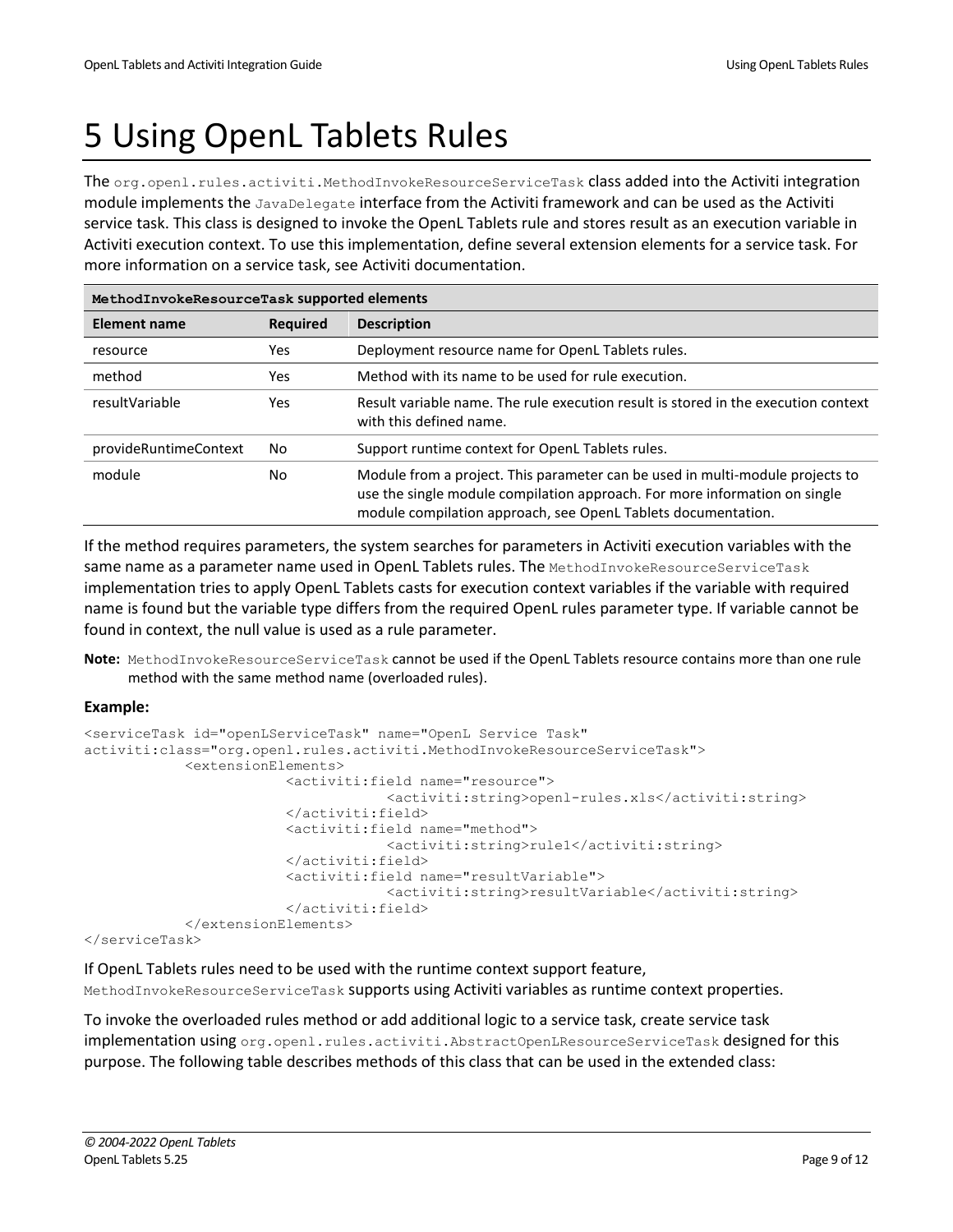| AbstractOpenLResourceServiceTask methods |                                                                                    |  |  |
|------------------------------------------|------------------------------------------------------------------------------------|--|--|
| <b>Method name</b>                       | <b>Description</b>                                                                 |  |  |
| isProvideRuntimeContext                  | Returns true value if runtime context is supported for the OpenL Tablets resource. |  |  |
| getSimpleProjectEngineFactory            | Returns factory used for OpenL Tablets resource compilation.                       |  |  |
| getInstance                              | Returns the OpenL instance object.                                                 |  |  |
| getInterfaceClass                        | Returns the OpenL Tablets instance interface class.                                |  |  |

#### **Example:**

}

```
public class SimpleOpenLServiceTask extends AbstractOpenLResourceServiceTask<Object> {
     @Override
     public void execute(DelegateExecution execution) throws Exception {
         String driverAge = (String) execution.getVariable("driverAge");
         String driverMatrialStatus = (String) execution.getVariable("driverMaritalStatus");
        Object instance = qetInstance(execution);
         Class<?> clazz = getSimpleProjectEngineFactory(execution).getInterfaceClass();
        Method method = clazz.getMethod("DriverPremium1", String.class, String.class);
         DoubleValue result = (DoubleValue) method.invoke(instance, new Object[] { driverAge, 
driverMatrialStatus });
         execution.setVariable("resultVariable", result.doubleValue());
     }
```
If a static interface exists for OpenL Tablets rules, this implementation can be rewritten with generic types as follows:

```
public interface RulesInterface {
     DoubleValue DriverPremium1(String driverAge, String driverMaritalStatus); 
}
public class SimpleOpenLServiceTask extends AbstractOpenLResourceServiceTask<RulesInterface> 
{
     @Override
     public void execute(DelegateExecution execution) throws Exception {
         String driverAge = (String) execution.getVariable("driverAge");
         String driverMatrialStatus = (String) execution.getVariable("driverMaritalStatus");
        RulesInterface instance = getInstance(execution);
         DoubleValue result = instance.DriverPremium1(driverAge, driverMatrialStatus);
         execution.setVariable("resultVariable", result);
     }
}
```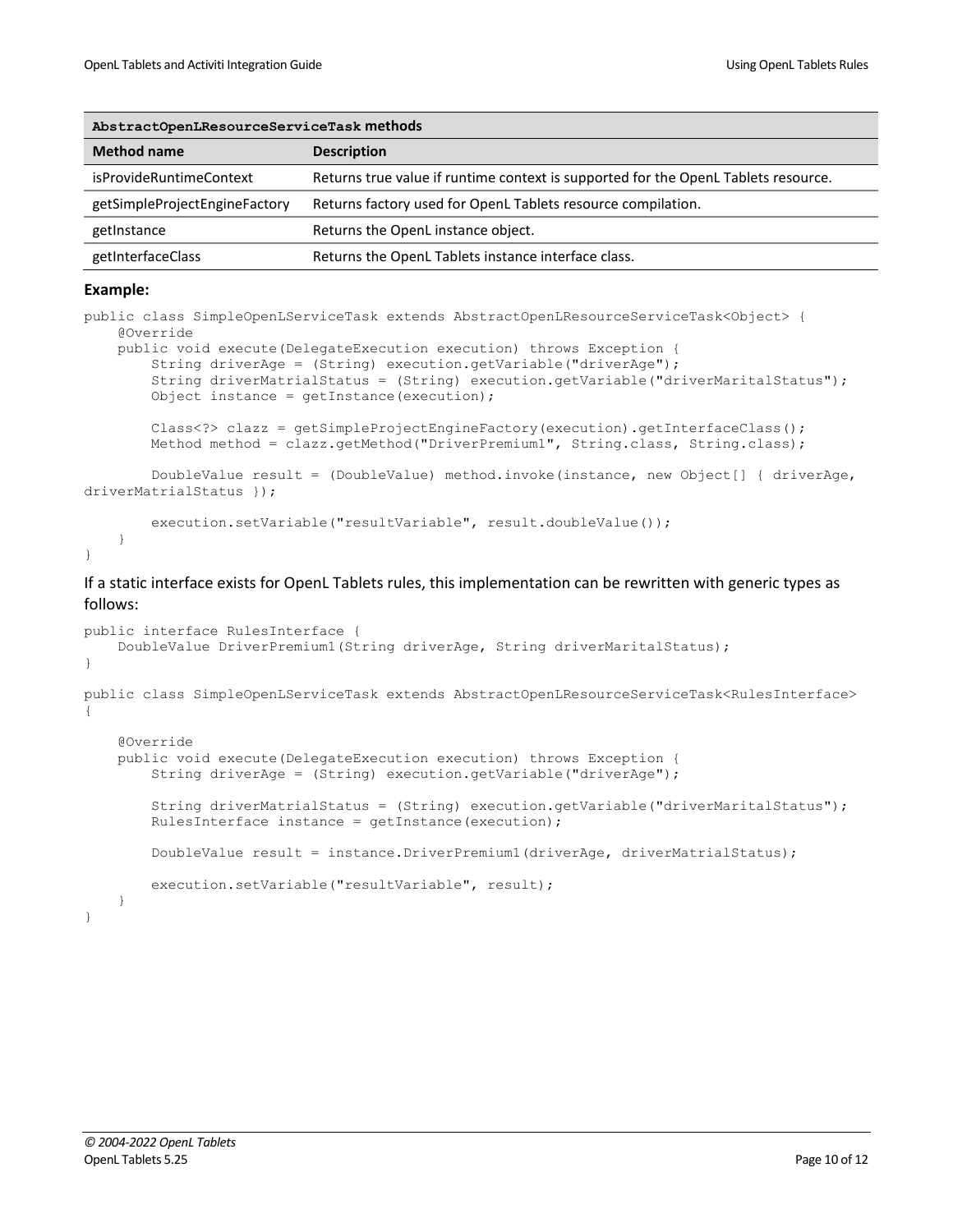# <span id="page-10-0"></span>6 Spring Integration

This section describes how to use OpenL Tablets rules via Spring Integration feature in Activiti. Activiti Spring Integration feature enables using beans from Spring context in process definitions via Unified Expression Language (UEL).

To enable OpenL Tablets rules support in Activiti process definitions, add the openl-activiti-beans.xml bean configuration into application Spring context definition.

### Spring configuration example is as follows:

```
<beans xmlns="http://www.springframework.org/schema/beans"
    xmlns:xsi="http://www.w3.org/2001/XMLSchema-instance"
    xsi:schemaLocation="http://www.springframework.org/schema/beans 
http://www.springframework.org/schema/beans/spring-beans.xsd">
    <bean id="processEngineConfiguration"
       class="org.activiti.engine.impl.cfg.StandaloneInMemProcessEngineConfiguration">
          <property name="eventListeners">
             <list>
                <bean class="org.openl.rules.activiti.spring.OpenLResourcesHandleListener" />
            \langlelist>
          </property>
   \langle/bean>
    <bean id="processEngine" class="org.activiti.spring.ProcessEngineFactoryBean">
       <property name="processEngineConfiguration" ref="processEngineConfiguration" />
    </bean>
        <import resource="classpath:openl-activiti-beans.xml" />
</beans>
```
This bean configuration contains a bean named openLRules. This bean can be used in process definitions as a part of Spring Integration feature in Activiti. The bean contains a method with following signature:

|  | public ResultValue execute (DelegateExecution execution, String resource, String methodName, |  |  |  |
|--|----------------------------------------------------------------------------------------------|--|--|--|
|  | Object args) throws Exception;                                                               |  |  |  |

| execute method arguments    |                                                   |  |
|-----------------------------|---------------------------------------------------|--|
| <b>Method argument name</b> | <b>Description</b>                                |  |
| execution                   | Activiti execution.                               |  |
| resource                    | Name of the OpenL Tablets resource in deployment. |  |
| methodName                  | Rule method name from a resource.                 |  |
| args                        | Rule method arguments.                            |  |

This method returns org.openl.rules.activiti.spring.result.ResultValue class designed to simplify usage of invocation result from UEL in Activiti process definition. The result easy can be casted to different types by using the following methods:

| Methods for casting invocation result to different types |                                                                     |  |
|----------------------------------------------------------|---------------------------------------------------------------------|--|
| <b>Method name</b>                                       | <b>Description</b>                                                  |  |
| asByte(), asInt(), asLong(), asDouble(), asFloat(),      | Converts ResultValue to the new ResultValue that stores result as   |  |
| asString(), asBoolean()                                  | Byte, Integer, Long, Float, Double, String, or Boolean value.       |  |
| toByte(), tolnt(), toLong(), toDouble(), toFloat(),      | Converts ResultValue to Byte, Integer, Long, Float, Double, String, |  |
| toString(), toBoolean()                                  | or Boolean value.                                                   |  |